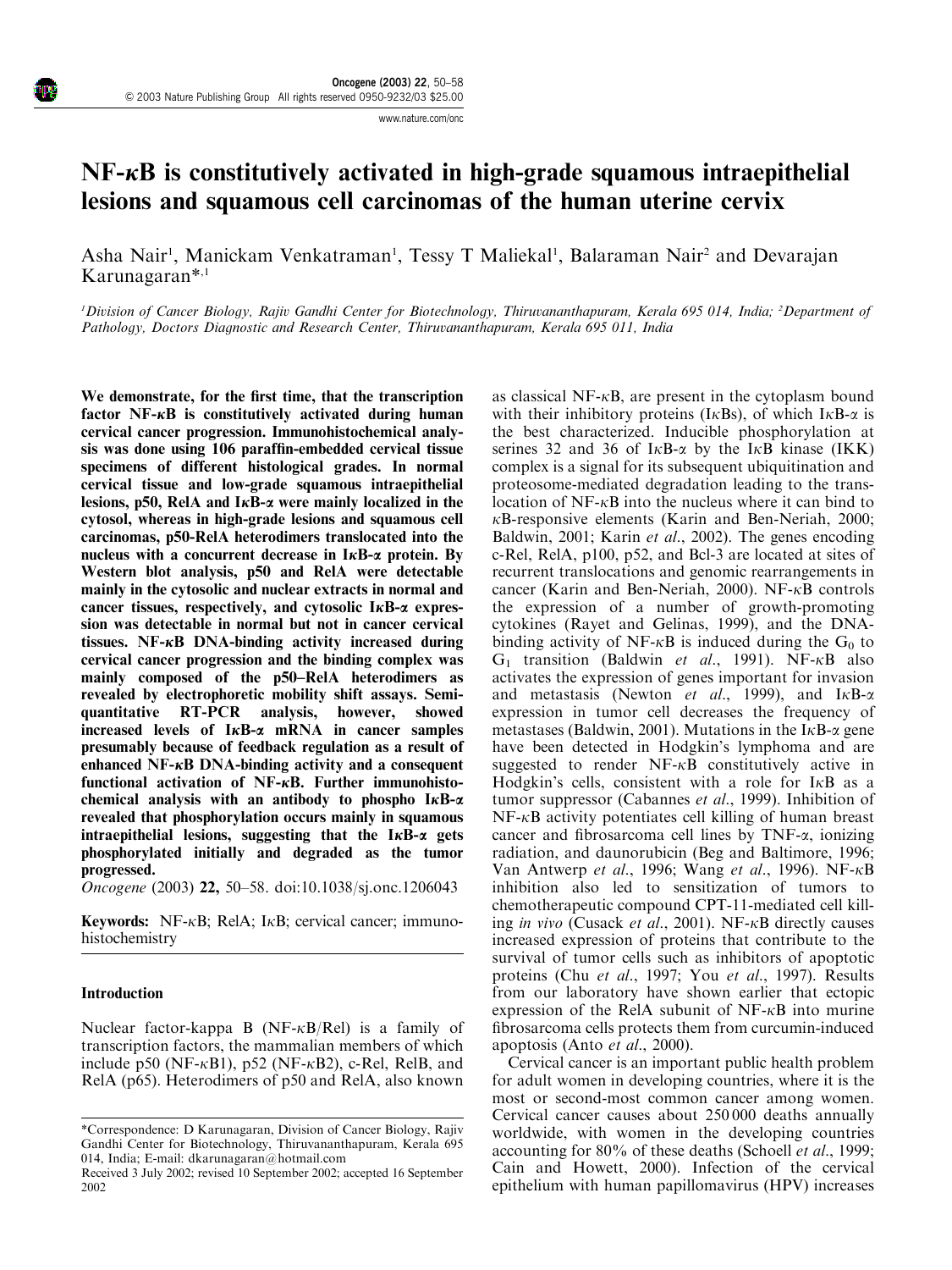the risk of premalignant lesions and progression to cervical cancer. HPV-16, HPV-18, HPV-31, and HPV-45 are considered 'high-risk viruses' associated at a high frequency (90%) with adeno and squamous carcinoma of the cervix as well as with cervical precursor lesions (reviewed by zur Hausen, 1996). HPV E6 protein can complex p53 and promote its degradation causing chromosomal instability. HPV E7 protein binds pRB releasing E2F and inducing cell proliferation (zur Hausen, 1996). A high proportion (probably more than 50%) of HPV-related nonmalignant lesions can regress and about 10% of all carcinomas of the cervix are free of HPV genomes (zur Hausen, 1996). Hence, HPV infection is a necessary, but not sufficient, event and additional molecular alterations are needed to convert a normal cervical epithelial cell to a cancer cell, and such alterations may constitute an alternative route of carcinogenesis in HPV negative lesions (zur Hausen, 1996).

Cervical cancer progression is believed to involve progressive changes from dysplastic precursor lesions to metastatic stages of cancer. While most low-grade dysplasia regress spontaneously, about 30% of the high-grade lesions are known to take 10–15 years before cervical cancer develops (Sankaranarayanan et al., 2001).

Consistent with a role for  $NF-\kappa B$  in oncogenesis and survival, aberrant constitutive activation of  $NF-\kappa B/Rel$ is frequently found in human tumors of diverse tissue origin (Rayet and Gelinas, 1999; Karin et al., 2002). However, there are no reports on the activation status of  $NF-\kappa B$  in human cervical cancer and, hence, we studied the changes in the expression of NF- $\kappa$ B and I $\kappa$ B- $\alpha$ proteins during cervical cancer progression using paraffin-embedded specimens of different histological grades as well as fresh tissues (normal and cancer) from human cervix. Using several techniques such as immunohistochemistry, Western blotting, semiquantitative RT-PCR and electrophoretic mobility shift assays, we provide evidences for the constitutive activation of  $NF-\kappa B$  during cervical cancer progression.

## Results

## Increased nuclear translocation of p50 and RelA, and loss of IkB-a immunoreactivity during human cervical cancer progression

Using the Bethesda system for cervical cytology reporting (Nguyen and Nordqvist, 1999), we classified the cervical tissue samples as normal, low-grade squamous intraepithelial lesions (LSILs/CIN-I), high-grade squamous intraepithelial lesions (HSILs or CIN-II/CIN-III) and squamous cell carcinomas (SCCs). SCC samples were further classified into well-differentiated squamous cell carcinoma (WDSCC), which included large cell keratinizing tumors, moderately differentiated squamous cell carcinoma (MDSCC), which included large cell nonkeratinizing tumors, and poorly differentiated squamous cell carcinoma (PDSCC). These relatively

well-defined stages of disease progression make cervical cancer an ideal model for investigating molecular alterations during neoplastic progression. We first analyzed the expression of  $NF- $\kappa$ B$  transcription factors and their classical inhibitory protein, the I $\kappa$ B- $\alpha$ , by immunohistochemistry during the sequential stages of human cervical cancer progression. Our analysis included 106 paraffin-embedded cervical tissue specimens (23 LSILs, 27 HSILs, 38 SCCs, and 18 normal). For immunohistochemical staining of p50, RelA, and  $I<sub>K</sub>B-<sub>\alpha</sub>$ , different sections of the same sample obtained from one individual (normal/LSIL/HSIL/SCC) were used. The histologically normal cervical epithelia showed intense immunoreactivity in the cytosol of 12, 15, and 16 from a total of 18 samples for p50, RelA, and  $I<sub>K</sub>B-\alpha$ , respectively, whereas the remaining samples showed moderate reactivity (Table 1). Similarly in LSILs, 14, 20, and 12 out of 23 total samples showed intense positivity for p50, RelA, and  $I \kappa B$ - $\alpha$ , respectively, and the rest with moderate intensity, in the cytosol (Table 1), whereas the reactivity for all these molecules in the nucleus was minimum in the tissues from normal or LSIL samples (Figure 1). On the other hand, intense nuclear positivity for p50and RelA was observed in 65 and 71 out of 100 cells, respectively, in HSILs, but  $I \kappa B$ - $\alpha$  expression in the cytoplasm was low with moderate staining for seven and mild staining for 16 samples and negative staining for four samples as well (Table 1). Likewise, in WDSCC samples we found nuclear positivity for p50 and RelA in 64 and 75 out of 100 cells, respectively, and only a mild staining of  $I_{\kappa}B$ - $\alpha$  was noted in three out of nine samples and the rest were negative (Table 1). In MDSCC also 69 and 76% of cells were intensely positive in the nucleus for p50and RelA, respectively, and again a mild staining was observed for  $I \kappa B - \alpha$  only in two out of seven samples while the others were negative (Table 1). In PDSCCs, the percentages were higher with 81 and 92, respectively, positive in the nucleus for p50 and RelA and, interestingly, all the samples analyzed were negative for  $I \kappa B$ - $\alpha$  reactivity (Table 1). The typical intense cytosolic staining pattern for p50, RelA, and  $I \kappa B$ - $\alpha$  in normal and LSIL; intense nuclear positivity for

Table 1 Analysis of immunohistochemical data on the expression of p50, RelA, and IkB-a

| Histology    | p50       | RelA         | $I \kappa B$ - $\alpha$ |
|--------------|-----------|--------------|-------------------------|
| Normal       | $+++(12)$ | $+ + + (15)$ | $+ + + (16)$            |
| $n=18$       | $+ + (6)$ | $+ + (3)$    | $+ + (2)$               |
| LSIL         | $+++(14)$ | $+++(20)$    | $+++(12)$               |
| $n = 23$     | $+ + (9)$ | $+ + (3)$    | $+ + (11)$              |
| HSIL         |           |              | $+ + (7)$               |
| $n = 27$     | 65%       | 71%          | $+$ (16)                |
| WDSCC $n=9$  | 64%       | 75%          | $+(3)$                  |
| MDSCC $n=7$  | 69%       | 76%          | $+(2)$                  |
| PDSCC $n=22$ | 81%       | 92%          |                         |
|              |           |              |                         |

 $n=$  total number of samples analyzed. Intensity scoring in cytosol: intense:  $+++$ ; moderate:  $+$  +; mild: +; negative: -. Nuclear positivity is shown in percentage. Figures in parentheses indicate the number of samples found positive.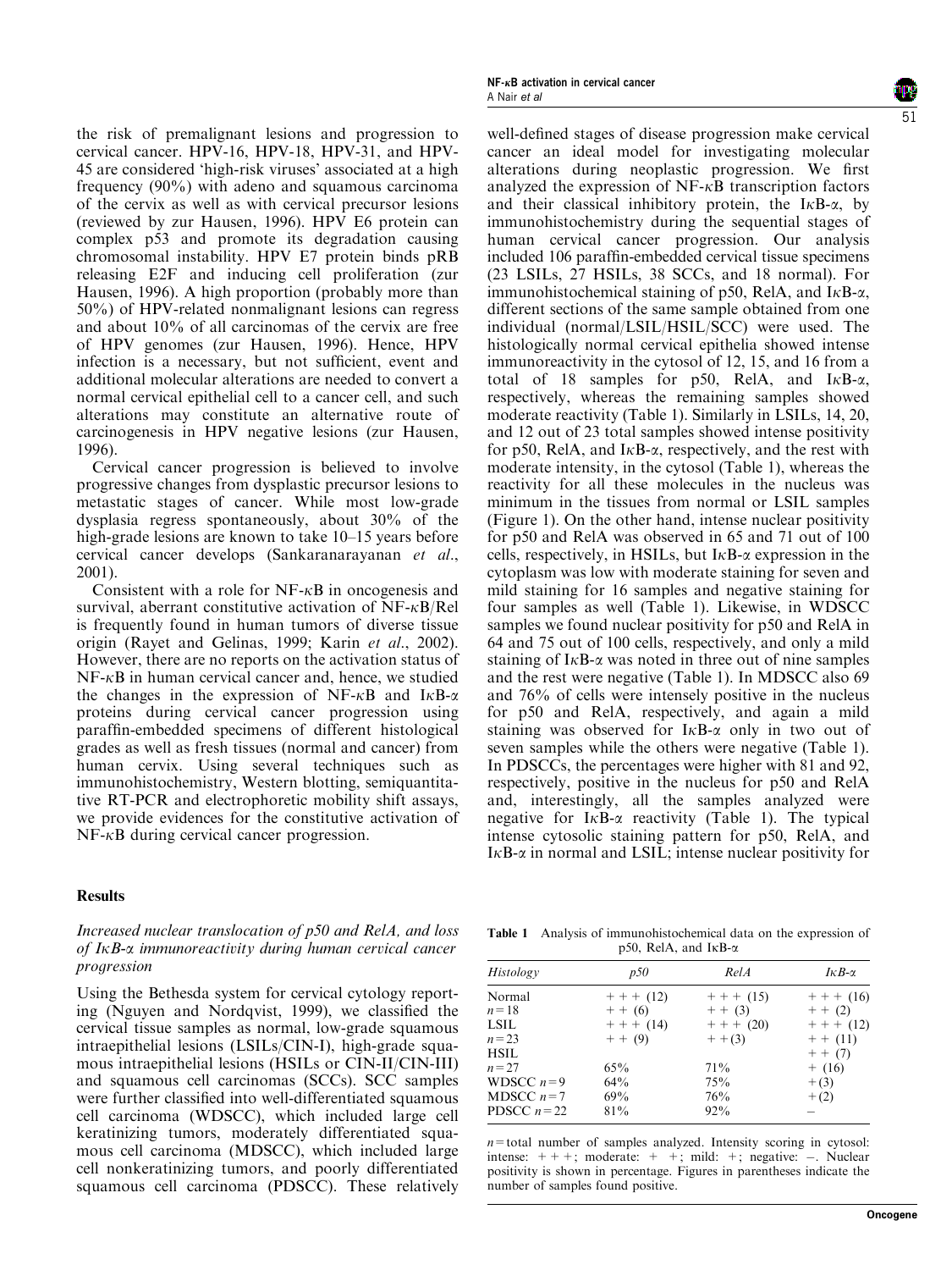

Figure 1 Expression and localization of p50, RelA, and  $I \kappa B - \alpha$  by immunohistochemical analysis during human cervical cancer progression. Paraffin-embedded sections (5  $\mu$ m thickness) from normal, LSIL, HSIL, and SCC tissues of the human uterine cervix were immunolocalized with the antibodies specific for p50, RelA, and I<sub>KB- $\alpha$ </sub> as described in Materials and methods

p50 and RelA, and moderate staining for  $I<sub>K</sub>B-<sub>\alpha</sub>$  in HSIL; intense nuclear positivity for p50 and RelA and the negative staining for  $I \kappa B$ - $\alpha$  in PDSCC are shown in Figure 1. A Man–Whitney–Wilcoxon rank sum  $W$  test was used to determine the statistical significance between immunohistochemical expression of proteins and histological grades of the lesions. When HSILs were compared with PDSCCs, the results were highly significant for the expression of p50 and RelA  $(P<0.0001)$  or significant with MDSCC  $(P<0.0227)$ for p50. The decrease in  $I \kappa B$ - $\alpha$  was highly significant for all the histological grades compared  $(P<0.0001)$ . The paraffin-embedded specimens from normal, LSILs, HSILs, and SCCs did not differ in their immunoreactivity with antibodies for p52, c-Rel and RelB except for a mild cytosolic staining (data not shown) and, thus, we did not detect any changes in the localization or expression levels of these  $NF- $\kappa$ B$  proteins during cervical cancer progression. No specific immunoreactivity was observed in representative samples of tissues from normal, LSIL, HSIL, and SCC specimens when the antibody to RelA (sc-109) was omitted, or co-incubated with its competitive control peptide (sc-109 P; data not shown). To see whether the results obtained in paraffin-embedded specimens would be reflected in fresh tissues, they were analyzed for the expression levels of p50, RelA and  $I<sub>K</sub>B-<sub>\alpha</sub>$  proteins by Western blotting using cytosolic and nuclear extracts. In

52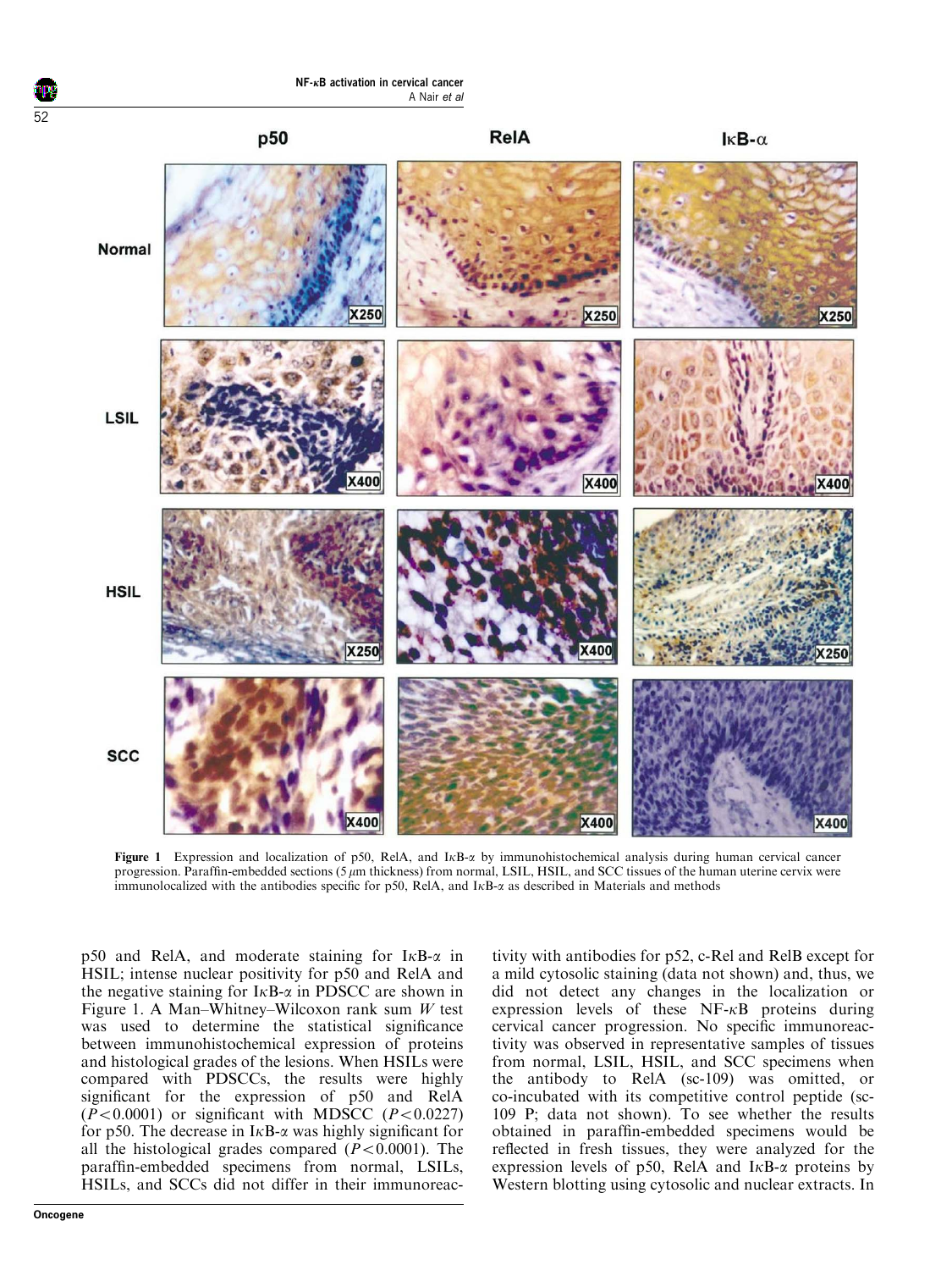



Figure 2 Western blotting of p50, RelA, and  $I \kappa B - \alpha$  in normal and cervical cancer tissues. Cytosolic (Cyt) and nuclear (Nuc) extracts  $(100 \mu$ g protein) of normal cervical tissue and SCC of uterine cervix were prepared as described in Materials and methods, and were electrophoresed by SDS-PAGE followed by Western blotting with p50 and RelA antibodies (a).  $I \kappa B$ - $\alpha$  was similarly blotted using cytosolic extracts from normal and SCC tissues and  $\beta$ -actin control was used to ensure equal loading (b). N and C denote normal tissue and SCC samples, respectively, followed by the patient number

normal cervical tissue, p50 and RelA were detectable easily in the cytosolic extracts and in cancer tissues (SCCs), the expression of p50and RelA increased in nuclear extracts while their expression in the cytosolic extracts was relatively less (Figure 2a). Cytosolic fractions from normal cervical tissue showed  $I<sub>\kappa</sub>B-\alpha$ expression, but  $I \kappa B$ - $\alpha$  levels were very low or undetectable in the cytosolic fractions from the cancer tissues (SCCs) analyzed (Figure 2b). These results indicate that p50and RelA translocate into the nucleus in cervical cancer accompanied by a decrease in the expression of  $I \kappa B$ - $\alpha$  protein.

# Loss of  $I \kappa B$ - $\alpha$  is not caused by defective transcription

To know whether the decrease in  $I<sub>K</sub>B-<sub>\alpha</sub>$  is caused by defective transcription, semiquantitative RT-PCR analysis was used. For this, amplification at different cycles was performed for  $I \kappa B$ - $\alpha$  and  $\beta$ 2-microglobulin control (Figure 3a and b). As shown in Figure 3a, the expression of  $I \kappa B$ - $\alpha$  in all the cancer tissue samples analyzed was notably at a higher range than that in normal tissue samples. The variations in the expression of  $\beta$ 2microglobulin between normal and cancer samples were minimum (Figure 3b). From these experiments, a single cycle was chosen from the linear range for the expression of  $\beta$ 2-microglobulin and I $\kappa$ B- $\alpha$  and another experiment gave similar results (Figure 3c). Thus, the decreased protein level of  $I \kappa B$ - $\alpha$  in cytosol detected in HSILs and SCCs by immunohistochemical analysis (Figure 1 and Table 1) and in SCCs by Western blotting

(Figure 2b) is not because of defective transcription but may be because of the rapid turnover of  $I \kappa B$ - $\alpha$ .

## Phosphorylation of  $I\kappa B$ - $\alpha$  occurs in the squamous intraepithelial lesions but not in the advanced stages of squamous cell carcinoma

Since the rapid turnover of  $I \kappa B$ - $\alpha$  requires phosphorylation at its N-terminal serine residues as a signal for ubiquitination that eventually leads to its degradation, immunoreactivity for phospho  $I \kappa B$ - $\alpha$  was tested in different grades of cervical lesions using an antibody specific to phosphorylation sites at the N-terminal Ser  $32/36$  of I<sub>K</sub>B- $\alpha$ . Normal cervical tissue showed no reactivity with phospho  $I \kappa B$ - $\alpha$  antibody, but LSILs showed immunoreactivity in the spinal cells and no reactivity was observed in the basal cells (Figure 4). However, in HSILs, intense staining for phospho  $I \kappa B$ - $\alpha$ was observed in the differentiating basal and para basal cells (Figure 4). In SCCs, there was no immunoreactivity for phospho  $I \kappa B$ - $\alpha$  in MDSCC and PDSCC samples although a mild staining was noticed in WDSCC (Figure 4). These results suggest that the phosphorylation of  $I \kappa B$ - $\alpha$  occurs initially, but in the more advanced stages no phosphorylation was noticed probably because of the degradation of  $I \kappa B$ - $\alpha$ .

## Constitutive NF-kB DNA-binding activity during cervical cancer progression

To investigate whether the nuclear translocation of  $NF-\kappa B$  enhanced its DNA-binding activity during tumor progression in the uterine cervix, we performed EMSA by incubating nuclear extracts from different grades of cervical lesions with a double-stranded radiolabeled oligonucleotide probe containing a highaffinity  $\kappa$ B site. We analyzed 11 normal cervical tissues, eight LSILs, 10 HSILs and 13 SCCs. A typical EMSA result shown in Figure 5 reveals a very minimum  $NF-\kappa B$ DNA-binding activity in normal and LSIL tissues, and enhanced activity in HSIL and SCC samples. Incubation with unlabeled probe completely abolished the specific  $NF-\kappa B$  complexes (data not shown). We also performed supershift assays and band shifts were detectable with RelA and p50 antibodies (Figure 5), confirming that the nuclear translocation observed in HSILs and SCCs involved classical NF- $\kappa$ B partners and it resulted in enhanced DNA-binding activity.

Taken together, these results suggest that in normal cervical tissue and LSIL, p50, RelA and  $I<sub>K</sub>B-<sub>\alpha</sub>$  are mainly localized in the cytosol, whereas in HSILs and  $SCCs$ , classical NF- $\kappa$ B translocates into the nucleus with a typical decrease in the expression of  $I \kappa B$ - $\alpha$  that gets phosphorylated and presumably degraded as the tumor progressed.

## **Discussion**

Aberrant  $NF-\kappa B$  activity has been described in a number of tumors based on studies using cell lines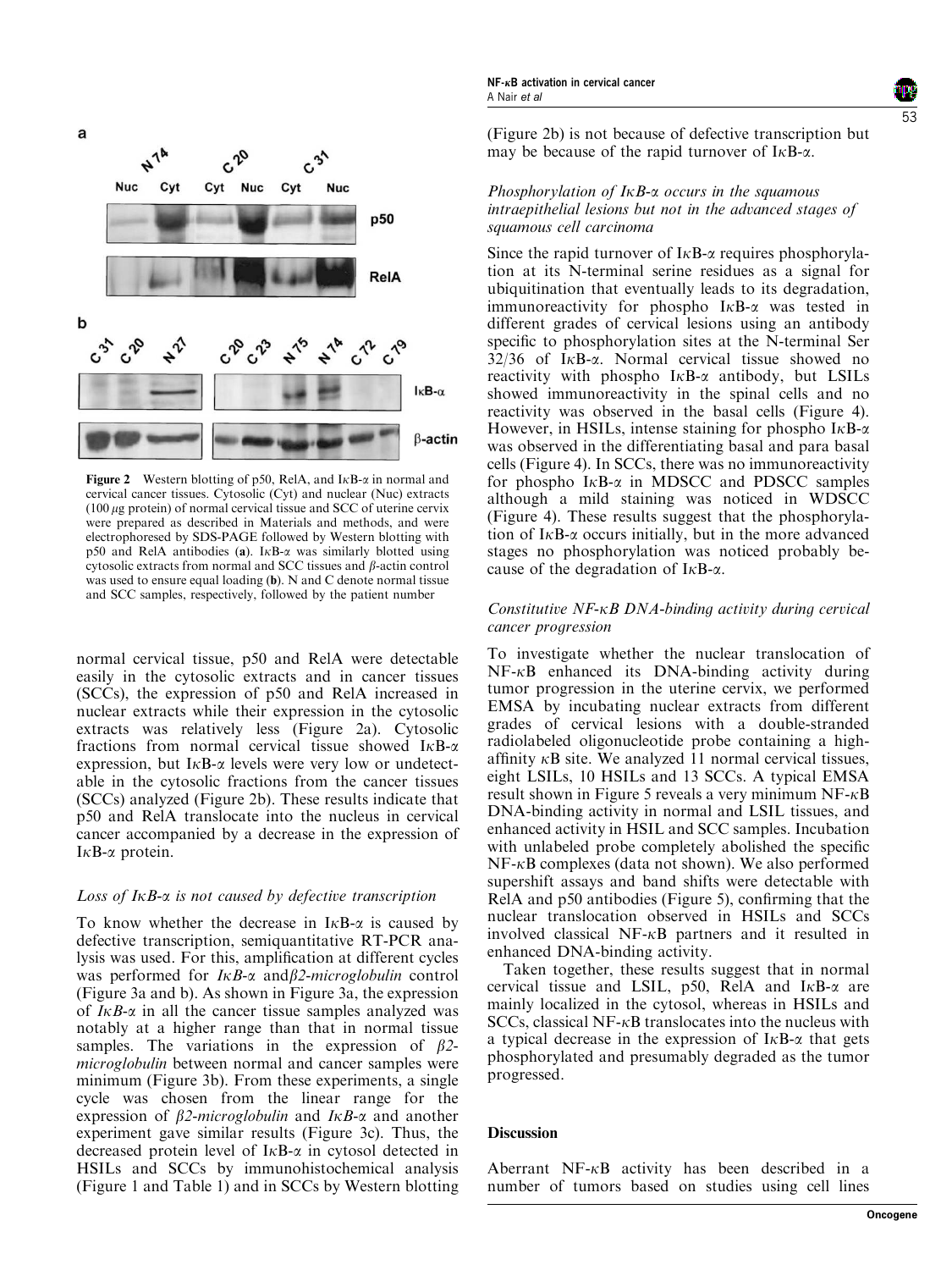

Figure 3 Semiquantitative RT-PCR of  $I\kappa B$ - $\alpha$  mRNA in normal and cervical cancer tissues. Semiquantitative RT-PCR of  $I\kappa B$ - $\alpha$  (25, 30, and 35 cycles) in four normal and five SCC samples were carried out as described in Materials and methods, and the bands of expected size (315 bp for  $I\kappa B$ - $\alpha$  and 114 bp for  $\beta$ 2-microglobulin) were separated by electrophoresis on 1.2% agarose gel and visualized under ultraviolet light after ethidium bromide staining. The band intensities were quantitated using Quantity One (Bio-Rad) software and plotted against the number of PCR cycles (a). For  $\beta$ 2-microglobulin control (20, 25, 30, and 35 cycles), three normal and two SCC samples were used. Since the variations were minimum for the expression of  $\beta$ 2-microglobulin between normal and cancer samples, their band intensities were quantitated together for plotting the graph (b). A representative band pattern of RT-PCR for  $I\kappa B-\alpha$  (30) cycles) and  $\beta$ 2-microglobulin (25 cycles) of three normal and six SCC samples obtained from another independent experiment is also shown (c). N and C denote normal tissue and SCC samples, respectively, followed by the patient number. Bars indicate the standard deviation

(Bours et al., 1994; Herrmann et al., 1997; Nakshatri et al., 1997; Sovak et al., 1997; Visconti et al., 1997; Sumitomo et al., 1999; Dejardin et al., 1999; Yang and Richmond, 2001) in addition to various types of leukemia and lymphomas (Reuther et al., 1998; Cabannes et al., 1999; Mori et al., 1999;). While mutations and rearrangements of  $NF-\kappa B/I\kappa B$  family members have been identified in some hematological cancers, abnormalities in solid tumors have largely been limited to constitutive activation of  $NF-\kappa B$  (Rayet and Gelinas, 1999). However, data on the aberrant activation of  $NF-\kappa B$  in human tumor tissues are only available for some organs (breast, pancreas, liver, and stomach) comparing normal and cancer tissues for the expression of  $NF-\kappa B/I\kappa B$  proteins, but progressive stages of cancer were not studied (Sovak et al., 1997; Wang et al., 1999; Tai et al., 2000; Sasaki et al., 2001). Our investigations demonstrate, for the first time, that the transcription factor  $NF-\kappa B$  is constitutively activated during human cervical cancer progression. In agreement with our results, nuclear translocation of RelA and NF-kB DNA-binding activity are higher in human tissues from gastric carcinoma, hepatocarcinoma, and pancreatic adenocarcinomas but not in their normal counterparts (Wang et al., 1999; Tai et al., 2000; Sasaki et al., 2001). Similarly, nuclear translocation of p50–RelA complex occurs in human breast tumor tissues and cell lines (Nakshatri et al., 1997; Sovak et al., 1997), but others found an accumulation of nuclear p52, Bcl-3 and c-Rel rather than RelA in human breast tumor tissues (Cogswell et al., 2000). Yang and Richmond (2001) demonstrated that eight melanoma cell lines exhibit enhanced nuclear localization of p50/RelA in comparison with normal human epidermal melanocytes. Constitutive activation of  $NF-\kappa B$  also occurs during mouse skin carcinogenesis (Budunova et al., 1999). Our results showing a remarkable increase in  $I\kappa B$ - $\alpha$  mRNA expression in cervical cancer is presumably the consequence of functional activation of  $NF-\kappa B$  in cervical cancer since the activation of  $NF-\kappa B$  is known to cause strong transcriptional upregulation of  $I\kappa B$ - $\alpha$  as a feedback mechanism found operative in other cancers (Chiao et al., 1994; Wang et al., 1999; Cogswell et al., 2000). We noted that the protein levels of  $I \kappa B$ - $\alpha$  are very low in HSILs and SCCs by immunohistochemistry and in SCCs by Western blotting, similar to this, cytosolic I $\kappa$ Ba protein expression was generally greater in nontumor tissue compared with tumor tissue in human hepatic carcinoma (Tai et al., 2000). In contrast, I $\kappa$ B- $\alpha$  protein was overexpressed in human pancreatic tumor tissues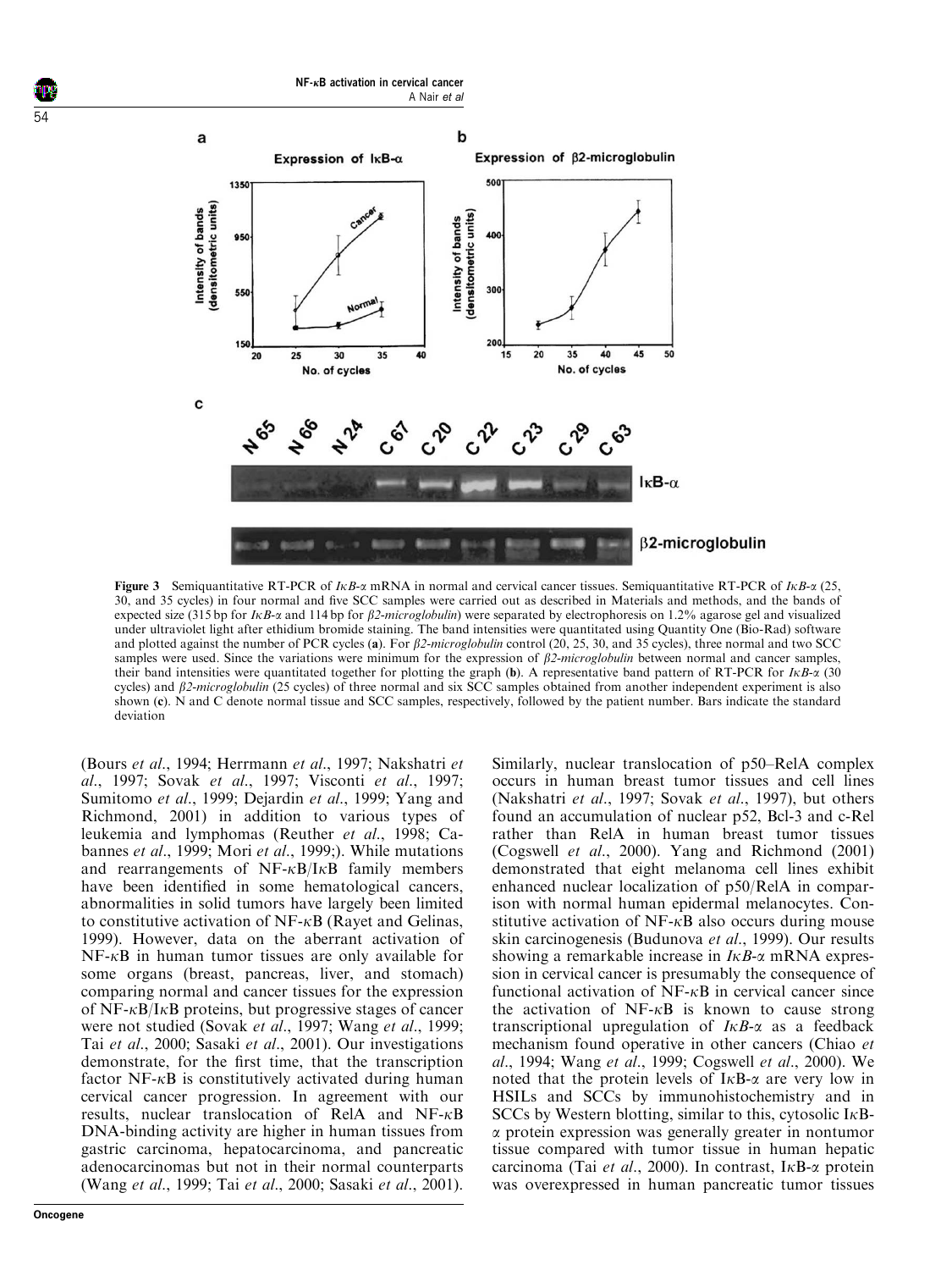

Figure 4 Phosphorylation of IKB- $\alpha$ , and NF-KB DNA-binding activity during tumor progression in the human uterine cervix. Paraffin-embedded sections from normal, LSIL, HSIL, and SCC tissues of the human uterine cervix were immunolocalized with an antibody that specifically recognizes the phosphorylated form of  $I\kappa B$ - $\alpha$  as described in Materials and methods, and similar results were obtained in six other sections for each of the grades analyzed including the normal tissue

that also overexpress NF- $\kappa$ B (Wang et al., 1999), suggesting that  $I \kappa B$ - $\alpha$  may be processed differently in different tissues. The low level of  $I \kappa B$ - $\alpha$  protein with the high level of  $I_{\kappa}B_{-\alpha}$  phosphorylation at Ser 32/36 in HSILs and the decrease of phospho  $I<sub>K</sub>B-<sub>\alpha</sub>$  expression in SCCs (more evident in MDSCCs and PDSCCs) of human cervical cancer, taken together, suggest that the  $I \kappa B$ - $\alpha$  undergoes degradation in advanced stages of human cervical cancer. Constitutive phosphorylation of  $I<sub>K</sub>B-<sub>\alpha</sub>$  has been reported in human melanoma cells as the result of the activation of IKKs (Yang and Richmond, 2001). Therefore, continuous elevated degradation of  $I\kappa B-\alpha$  should account for the constitutive NF- $\kappa B$ activity in human cervical cancer cells. The actual mechanism of constitutive activation of  $NF-\kappa B$  in cervical and other neoplasms, however, remains to be determined. Little is known about how constitutive nuclear  $NF-\kappa B$  activity contributes to the malignancy of these cells. There is recent evidence for the existence of alternative  $NF-\kappa B$  activation pathways, such as that

induced by UV radiation leading to the phosphorylation-independent degradation of  $I \kappa B$ - $\alpha$  (Bender *et al.*, 1998; Li and Karin, 1998). NF- $\kappa$ B may be activated by cytokines, by alterations in epidermal growth factor or receptor expression, Ras activation, or through cell damage and changes in the oxidation–reduction state (Karin et al., 2002). Increased immunoreactivity for Nras was evident in the basaloid cells of malignant cervical lesions, with the maximum value of 66% found in PDSCC (Nair et al., 1998). A significant percentage (24.2%) of early-stage cervical cancers contain activated Ras (Grendys et al., 1997). Chronic inflammation and release of proinflammatory cytokines, known to induce  $NF-\kappa B$ , might provide a selective growth advantage for abnormal cervical cells (Woodworth et al., 1995). Progression of cervical cancer is associated with excessive circulating levels of interleukins (IL-2, IL-6, IL-7, IL-8, and IL-10) and TNF- $\alpha$  (Chopra *et al.*, 1998). Cytokines, IL-1 and TNF- $\alpha$ , stimulate proliferation of immortal and malignant cervical epithelial cells by an

55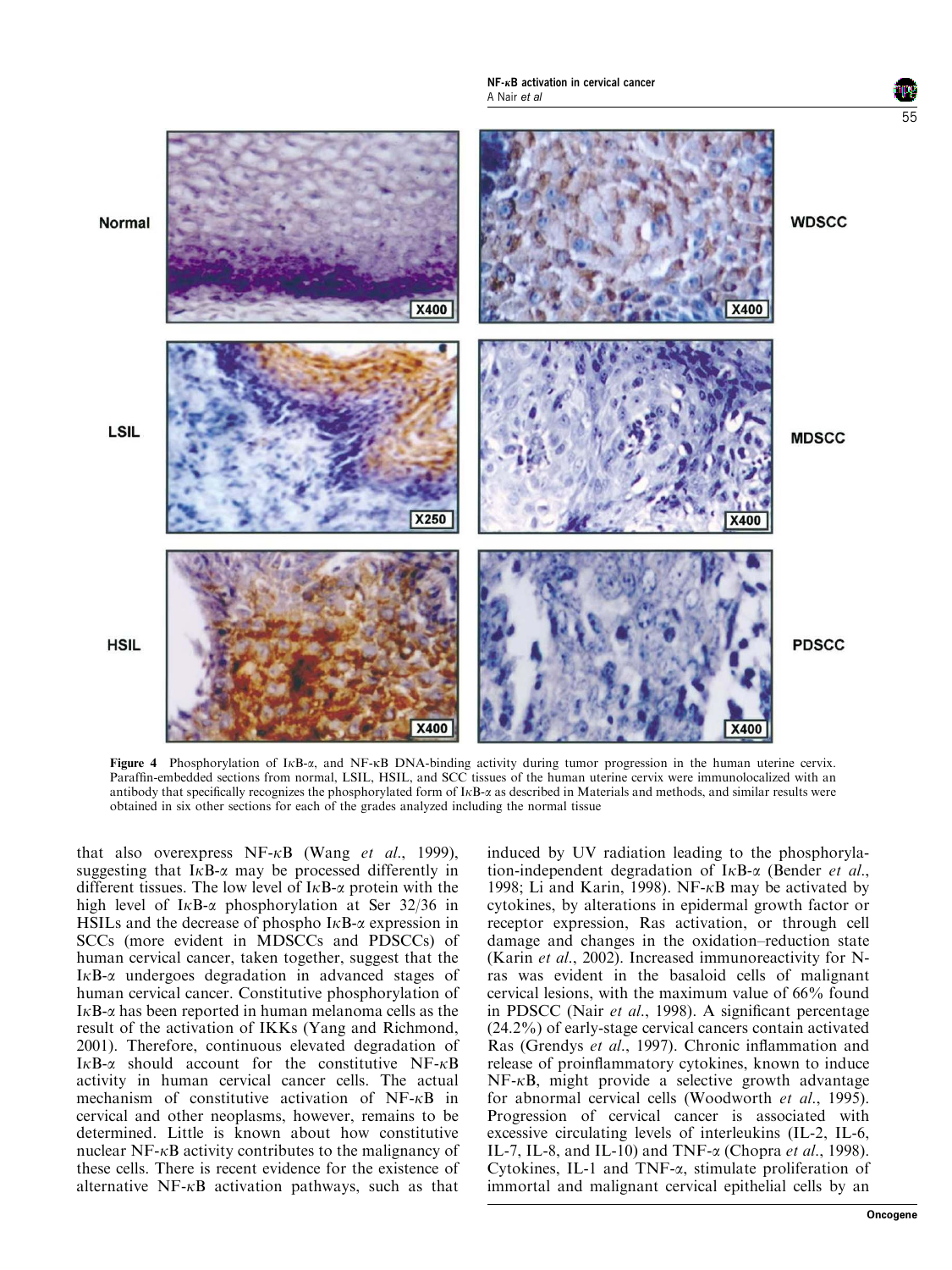

**Figure 5** NF- $\kappa$ B DNA-binding activity during tumor progression in the human uterine cervix. Nuclear extracts were prepared from the indicated cervical lesions and normal cervical tissue, and EMSA was performed as described in Materials and methods. FP denotes free probe while C 22, C 29 and C 31 denote SCC samples followed by the patient number. Closed circles indicate the positions of active  $\overline{NF}$ - $\kappa$ B complexes, whereas the open and closed triangles show the positions of inactive and supershifted complexes, respectively

EGF receptor-dependent pathway requiring autocrine stimulation by amphiregulin (Hazelbag et al., 2001). Increased levels of oxidative stress within the cell resultant from exposure to environmental carcinogens may activate expression of  $NF-\kappa B$  and, in fact, hypoxic cervical cancers with low apoptotic index are highly aggressive (Hockel et al., 1999).

Dominant-negative  $I \kappa B$ - $\alpha$  transfection sensitized human cervical cancer cells (ME-180) to TNF- $\alpha$ -induced apoptosis (Suk et al., 2001). HPV infection is associated with decreased apoptosis (Nair *et al.*, 1999), and the presence of the antiapoptotic Bcl-2 protein is strongly associated with the development of invasive cervical disease (Pillai et al., 1996). Antiapoptotic protein Mcl-1 and IL-6 (known to be regulated by  $NF-\kappa B$ ) were concomitantly expressed in human cervical cancer tissues and cell lines, but not in normal cervix tissues (Wei et al., 2001). HPV 16 oncogenes, E6 and E7, upregulate several  $NF-\kappa B$ -responsive genes in human cervical keratinocytes (Nees et al., 2001). Neoplastic progression in HPV 18/v-fos-transformed human skin keratinocytes, enhanced transcriptional activities of  $AP-1$  and  $NF-\kappa B$ , and inhibition of their activation blocked neoplastic transformation (Li et al., 2000). Interestingly, one potential  $NF-\kappa B$  binding site has been identified in the HPV-16 LCR, which acts as its transcriptional repressor, and transient overexpression of RelA into HeLa cells repressed the HPV-16 LCR (Fontaine et al., 2000). In the light of the regulation by  $NF-\kappa B$  of genes important in apoptosis, it is possible that the constitutive activation of  $NF-\kappa B$  in cervical tumor cells provides a survival advantage for these tumor cells. It will be interesting to determine the changes in expression and activity of other signal transduction molecules (upstream and/or downstream of  $NF-<sub>k</sub>B$ ) that lead to activation of protective pathways, or inactivation of molecules that induce apoptosis.

Our results are supportive of the notion that the nuclear expression of  $\overline{NF}$ - $\kappa$ B might be considered as an indicator of malignant transformation. Further studies are on to understand how  $NF-\kappa B$  activation correlates with clinical staging of cervical cancer and to examine the changes in  $NF-\kappa B$  expression in nonsquamous cell tumors (glandular and neuroendocrine) that also develop in the human cervix. Given that p50–RelA deregulation is a characteristic common feature for cervical tumors during progression, immunohistochemical detection of these molecules in cervical tissues may be useful as a diagnostic tool. Further studies using cervical cancer cell lines may help to identify mechanisms of activation of  $NF-\kappa B$  and shed more light on the potential use of  $NF-\kappa B/I\kappa B$  family members as specific targets for the therapeutic intervention of human cervical cancer.

## Materials and methods

## Antibodies

Polyclonal antibodies to p50 (sc-7178), RelA (sc-109), p52 (sc-298), RelB (sc-226) and  $I<sub>K</sub>B-<sub>\alpha</sub>$  (sc-371), and a mouse monoclonal antibody to c-Rel (sc-6955) were procured from Santa Cruz Biotechnology. Monoclonal antibodies to phospho I<sub>K</sub>B- $\alpha$  (Ser 32/36) (9246 S) obtained from Cell Signaling Technology and  $\beta$ -actin (A-5441 Sigma) were also used.

#### Clinical samples

Fresh cervical tissues (malignant or nonmalignant) were collected from patients undergoing hysterectomy at the Sri Avittam Thirunal Hospital for women, Thiruvananthapuram. A written consent was obtained from patients and bystanders before sample collection. Samples were snap frozen in liquid nitrogen, stored at  $-70^{\circ}$ C, and multiple adjacent regions of each sample were used for analysis. Paraffin-embedded specimens were obtained from the archives of the Doctors Diagnostic and Research Center.

### Immunohistochemical analysis

Immunohistochemical analysis was done as described earlier (Nair et al., 1997). Sections were blocked with 3% bovine serum albumin for 1 h and incubated overnight at  $4^{\circ}$ C with the primary antibody. Immunoreactivity was visualized using Vectastain ABC kit (Vector Laboratories) following the manufacturer's protocol. The color development with diaminobenzidine was counterstained with Meyer's hematoxylin.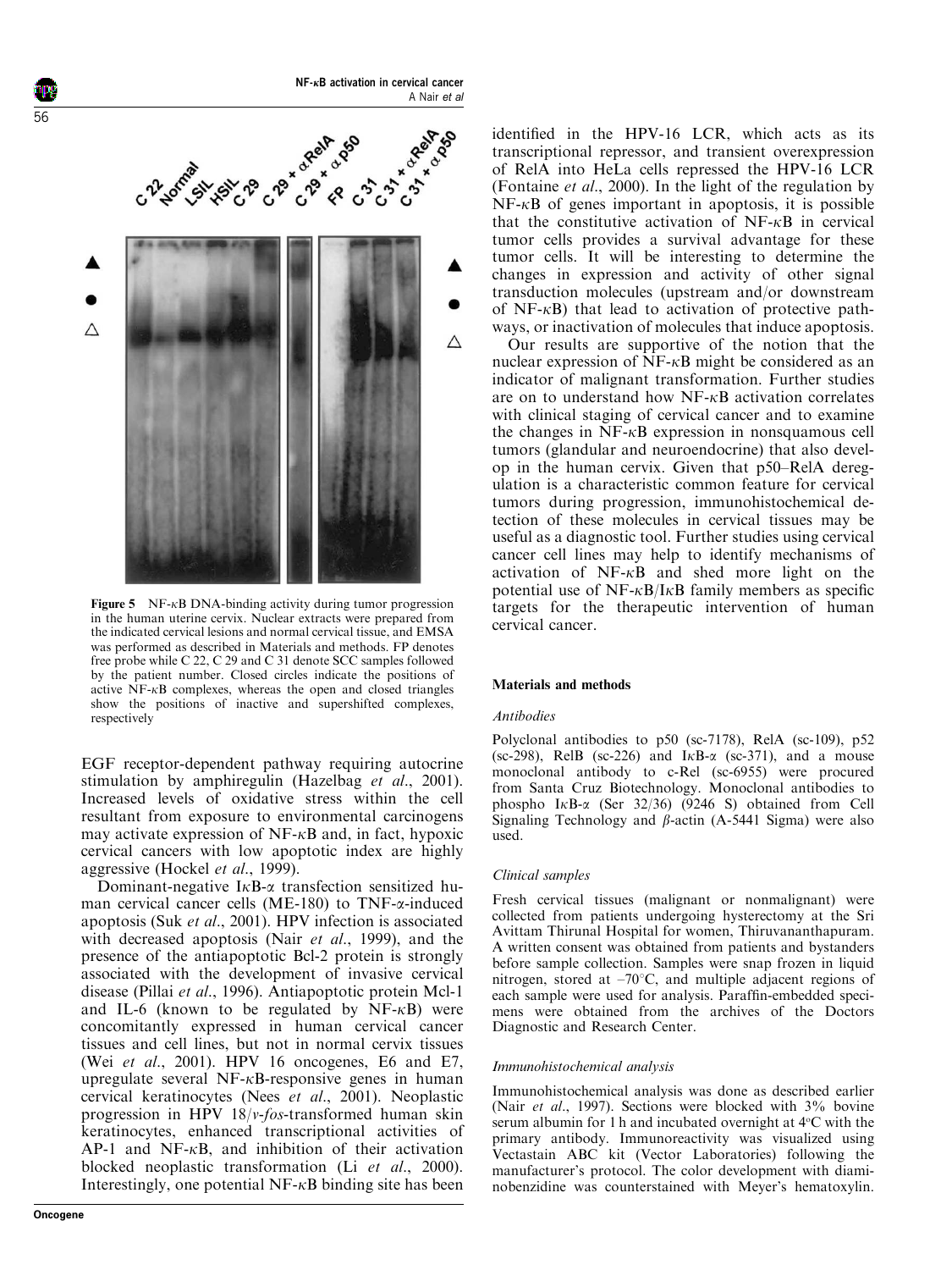Immunoreactivities from a minimum of 500 cells/sample were assessed subjectively by at least two investigators.

### Western blot analysis

Cytosolic and nuclear fractions  $(100 \mu g)$  protein/sample) were collected using a standard protocol (Lahiri and Ge, 2000) from the fresh/frozen cervical tissue (500 mg). They were resolved on 10% SDS-PAGE and transferred to a nitrocellulose membrane (Hybond-C pure, Amersham) using a Bio-Rad Mini PRO-TEAN III apparatus. Specific proteins were detected with appropriate primary antibodies (Santa Cruz Biotechnology) and alkaline phosphatase-conjugated secondary antibodies (Sigma) using bromochloroindolyl phosphate/nitro blue tetrazolium substrate–dye mixture (Amersham).

#### Semiquantitative RT-PCR

Total RNA from tissue samples was extracted using Trizol reagent (Life Technologies Inc.) following the manufacturer's protocol and the semiquantitative RT-PCR was then carried out (Barabas et al., 2001). Briefly, the RNA isolated  $(10 \,\mu g)$ was reverse transcribed to cDNA in a  $25 \mu l$  reaction mix containing 200 U MMLV reverse transcriptase (Life Technologies Inc.), 2 mg random hexamer (New England BioLabs), 6 U RNA guard (Amersham) and  $100 \mu$ M dNTP mix at 37°C for 1 h. The enzyme was inactivated at  $90^{\circ}$ C for 4 min and quickchilled. An aliquot of the cDNA mix  $(2.5 \mu l)$  was used for PCR amplification mixture  $(50 \text{ µ})$  containing  $2.5 \text{ U}$  Taq DNA polymerase (Promega) in  $1 \times$  reaction buffer,  $1.5 \text{ mM } MgCl_2$ ,  $150 \mu M$  dNTP mix, and 50 pmol of sense and antisense primers. The primer sequences used to amplify  $I \kappa B$ - $\alpha$  and human  $\beta$ 2-microglobulin were 5'-CCATGTTCCAGGCGGC-CGAG-3' (sense) and 5'-TGAGGAAGGCCAGGTCTCCC-3' (antisense) and 5'-ACCCCCACTGAAAAAAGATGA-3' (sense) and 5'-GCATCTTCAAACCTCCATGAT-3' (antisense), respectively. PCR conditions for  $I\kappa B$ - $\alpha$  and  $\beta$ 2microglobulin comprised an initial denaturation of  $95^{\circ}$ C for 3 min, and the indicated number of cycles of  $95^{\circ}$ C for 30s, annealing for 1 min at 55°C for  $I\kappa B$ - $\alpha$  or 65°C for  $\beta$ 2-

#### References

- Anto RJ, Maliekal TT and Karunagaran D. (2000). J. Biol. Chem., 275, 15601–15604.
- Baldwin AS. (2001). J. Clin. Invest., 107, 241–246.
- Baldwin Jr AS, Azizkhan JC, Jensen DE, Beg AA and Coodly LR. (1991). Mol. Cell Biol., 11, 4943–4951.
- Barabas E, Nagy K, Varkonyi V and Horvath A. (2001). Braz. J. Med. Biol. Res., 34, 1271–1275.
- Beg AA and Baltimore D. (1996). Science, 274, 782–784.
- Bender K, Gottlicher M, Whiteside S, Rahmsdorf HJ and Herrlich P. (1998). EMBO J., 17, 5170-5181.
- Bours V, Dejardin E, Goujon-Letawe F, Merville MP and Castronovo V. (1994). Biochem. Pharmacol., 47, 145–149.
- Budunova IV, Perez P, Vaden VR, Spiegelman VS, Slaga TJ and Jorcano JL. (1999). Oncogene, 18, 7423–7431.
- Cabannes E, Khan G, Aillet F, Jarrett RF and Hay RT. (1999). Oncogene, 18, 3063–3070.
- Cain JM and Howett MK. (2000). Science, 288, 1753–1755.
- Chiao PJ, Miyamoto S and Verma IM. (1994). Proc. Natl. Acad. Sci. USA, 91, 28–32.
- Chopra V, Dinh TV and Hannigan EV. (1998). Cancer Invest., 16, 152–159.

57

microglobulin, and  $72^{\circ}$ C for 1.5 min and a final extension for  $7$  min at  $72^{\circ}$ C.

## NF-kB DNA-binding activity

The nuclear extracts (Lahiri and Ge, 2000) were either used immediately or stored at  $-70^{\circ}$ C. Electrophoretic mobility shift assay (EMSA) was performed as described (Manna and Aggarwal, 1999) using a double-stranded <sup>32</sup>Plabeled 45-mer  $NF-<sub>k</sub>B$  oligonucleotide from the HIV terminal repeat, 5'-TTGTTACAAGGGACTTTCCGCTGGGACTTT- $\overline{C}\text{CAGGGAGGGTG-3'}$  containing the  $\kappa\text{B}$  site (underlined). The gel was dried and visualization of radioactive bands was carried out using Phosphor Imager (Bio-Rad Personal FX).

#### **Abbreviations**

 $NF-\kappa B$ , nuclear factor kappa B; I $\kappa B$ , inhibitory kappa B; RT-PCR, reverse transcription-PCR; EMSA, electrophoretic mobility shift assay; IKK, IkB kinase; CIN, cervical intraepithelial neoplasia; LSIL, low-grade squamous intraepithelial lesion; HSIL, high-grade squamous intraepithelial lesion; SCC, squamous cell carcinoma; WDSCC, well-differentiated squamous cell carcinoma; MDSCC, moderately differentiated squamous cell carcinoma; PDSCC, poorly differentiated squamous cell carcinoma; HPV, human papillomavirus.

#### Acknowledgements

We are thankful to Dr PK Shyamala Devi for providing fresh cervical tissues, and Dr K Dharmalingam, Ms Indu Ramachandran and Ms Sheela for technical advice and help. This study was supported by Program support to the Rajiv Gandhi Center by the Department of Biotechnology, a research grant from the Department of Science and Technology (to DK), and a Research Associate Fellowship (to AN) and a Senior Research Fellowship (to MV, TTM) by the Council of Scientific and Industrial Research, Government of India.

- Chu ZL, McKinsey TA, Liu L, Gentry JJ, Malim MH and Ballard DW. (1997). Proc. Natl. Acad. Sci. USA, 94, 10057-10062.
- Cogswell PC, Guttridge DC, Funkhouser WK and Baldwin Jr AS. (2000). *Oncogene*, **19,** 1123-1131.
- Cusack Jr JC, Liu R, Houston M, Abendroth K, Elliott PJ, Adams J and Baldwin Jr AS. (2001). Cancer Res., 61, 3535– 3540.
- Dejardin E, Deregowski V, Chapelier M, Jacobs N, Gielen J, Merville MP and Bours V. (1999). Oncogene, 18, 2567–2577.
- Fontaine V, van der Meijden E, de Graaf J, ter Schegget J and Struyk L. (2000). Virology, 272, 40–49.
- Grendys Jr EC, Barnes WA, Weitzel J, Sparkowski J and Schlegel R. (1997). Gynecol. Oncol., 65, 343-347.
- Hazelbag S, Fleuren GJ, Baelde JJ, Schuuring E, Kenter GG and Gorter A. (2001). Gynecol. Oncol., 83, 235-243.
- Herrmann JL, Beham AW, Sarkiss M, Chiao PJ, Rands MT, Bruckheimer EM, Brisbay S and McDonnell TJ. (1997). Exp. Cell Res., 237, 101–109.
- Hockel M, Schlenger K, Hockel S and Vaupel P. (1999). Cancer Res., 59, 4525–4528.